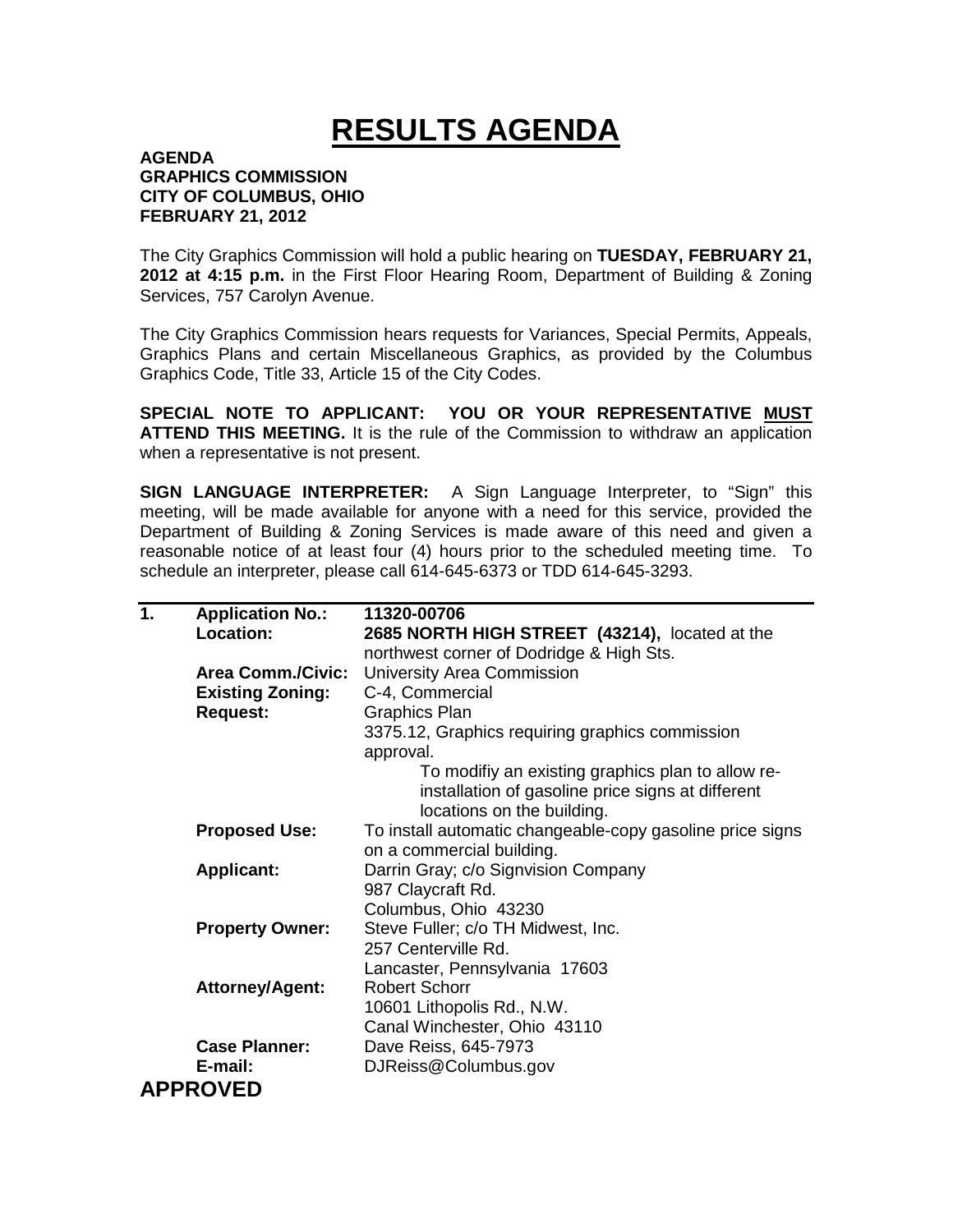| 2. | <b>Application No.:</b><br>Location:       | 11320-00707<br>2900 STELZER ROAD (43219), located at the southeast           |
|----|--------------------------------------------|------------------------------------------------------------------------------|
|    |                                            | corner of McCutcheon & Stelzer Rds.                                          |
|    | <b>Area Comm./Civic:</b>                   | <b>Northeast Area Commission</b>                                             |
|    | <b>Existing Zoning:</b><br><b>Request:</b> | CPD, Commercial Planned District District<br>Graphics Plan(s) to Section(s): |
|    |                                            | 3375.12, Graphics requiring graphics commission                              |
|    |                                            | approval.                                                                    |
|    |                                            | To modify an existing graphics plan to allow the                             |
|    |                                            | installation of an additional, 37.09 sq. ft. wall sign.                      |
|    | Proposal:                                  | To install a sign reading "State Liquor Agency" to the front                 |
|    |                                            | of an existing grocery store.                                                |
|    | Applicant(s):                              | Jim Gray; c/o Signvision Company                                             |
|    |                                            | 987 Claycraft Rd.                                                            |
|    | <b>Property Owner(s):</b>                  | Columbus, Ohio 43230<br>McCutcheon G.E., L.L.C.                              |
|    |                                            | 150 E. Broad St.                                                             |
|    |                                            | Columbus, Ohio 43215                                                         |
|    | <b>Attorney/Agent:</b>                     | <b>Robert Schorr</b>                                                         |
|    |                                            | 10601 Lithopolis Rd., N.W.                                                   |
|    |                                            | Canal Winchester, Ohio 43110                                                 |
|    | <b>Case Planner:</b>                       | Jamie Freise, 645-6350                                                       |
|    | E-mail:                                    | JFFreise@Columbus.gov                                                        |
|    | <b>APPROVED</b>                            |                                                                              |
|    |                                            |                                                                              |
| 3. |                                            | 11320-00721                                                                  |
|    | <b>Application No.:</b><br>Location:       | 1201 OLENTANGY RIVER ROAD (43212), located on the                            |
|    |                                            | west side of Olentangy River Rd., 125 ft. north of W. 3rd                    |
|    |                                            | Ave.                                                                         |
|    | <b>Area Comm./Civic:</b>                   | Fifth by Northwest Area Commission                                           |
|    | <b>Existing Zoning:</b>                    | C-4, Commercial                                                              |
|    | <b>Request:</b>                            | <b>Graphics Plan</b>                                                         |
|    |                                            | 3375.12, Graphics requiring graphics commission                              |
|    |                                            | approval.                                                                    |
|    |                                            | To establish a graphics plan for a shopping center<br>development.           |
|    | <b>Proposed Use:</b>                       | To install wall signs and two ground signs for a                             |
|    |                                            | proposed shopping center and out building.                                   |
|    | <b>Applicant:</b>                          | <b>Northstar Realty</b>                                                      |
|    |                                            | 150 E. Broad St., Suite 100                                                  |
|    |                                            | Columbus, Ohio 43215                                                         |
|    | <b>Property Owner:</b>                     | Olentangy Ventures II, L.L.C.                                                |
|    |                                            | 150 E. Broad St., Suite 100<br>Columbus, Ohio 43215                          |
|    | <b>Attorney/Agent:</b>                     | Jackson B. Reynolds; c/o Smith & Hale                                        |
|    |                                            | 37 W. Broad St., Suite 725                                                   |
|    |                                            | Columbus, Ohio 43215                                                         |
|    | <b>Case Planner:</b>                       | Dave Reiss, 645-7973                                                         |
|    | E-mail:<br><b>APPROVED</b>                 | DJReiss@Columbus.gov                                                         |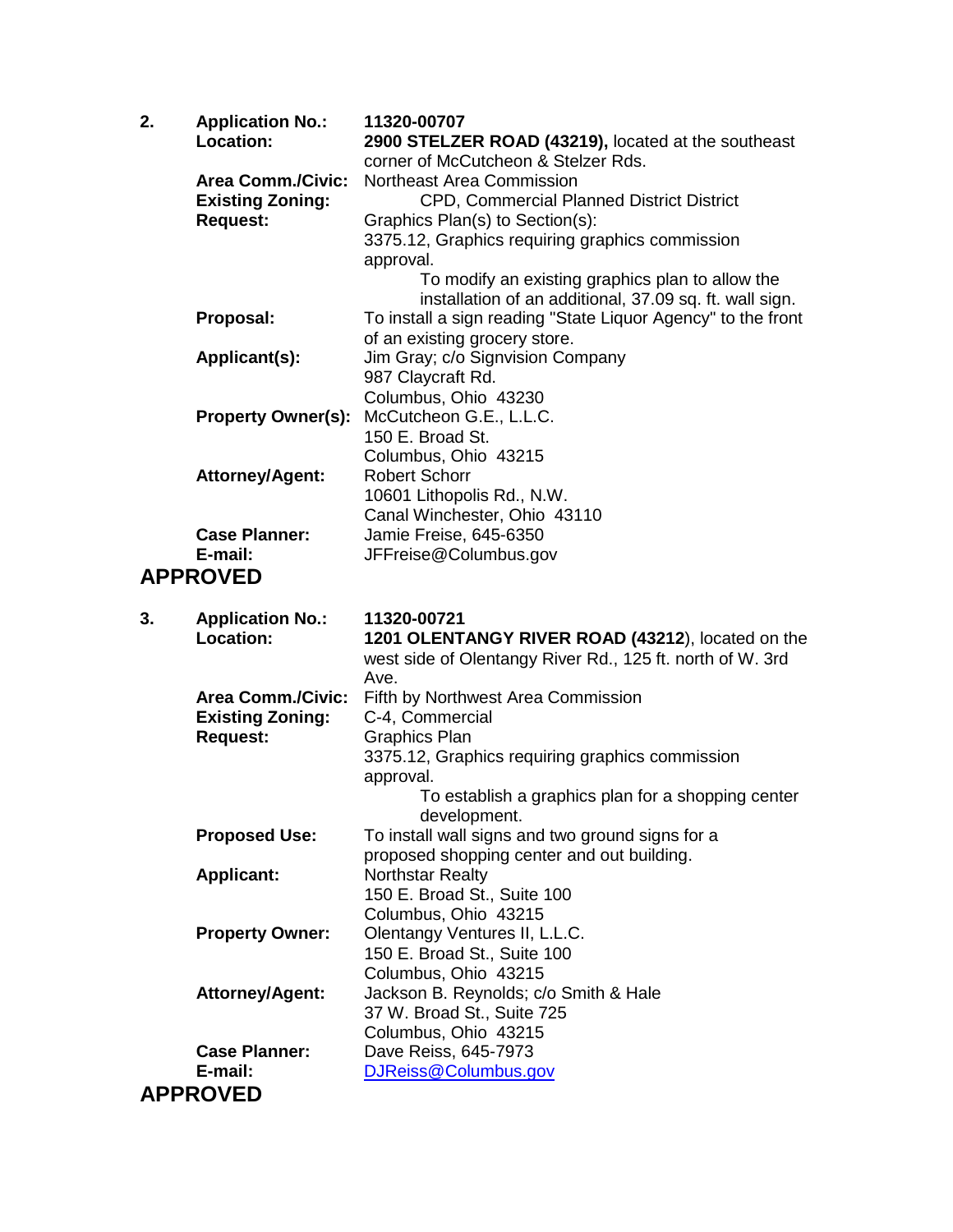| 4. | <b>Application No.:</b><br>Location: | 11320-00723<br>3898 ALUM CREEK DRIVE (43207), located at the     |
|----|--------------------------------------|------------------------------------------------------------------|
|    |                                      | northeast corner of Williams Rd. & Alum Creek Dr.                |
|    | <b>Area Comm./Civic:</b>             | <b>Far South Columbus Area Commission</b>                        |
|    | <b>Existing Zoning:</b>              | CPD, Commercial Planned District                                 |
|    | <b>Request:</b>                      | Variance                                                         |
|    |                                      | 3377.17, Setback regulations for on-premises ground              |
|    |                                      | signs.                                                           |
|    |                                      | To reduce the required setback for a ground sign                 |
|    |                                      | from $15$ ft. to 0 ft.                                           |
|    | <b>Proposed Use:</b>                 | To re-locate an existing ground sign at a reduced setback.       |
|    | <b>Applicant:</b>                    | David Bridgers, c/o Thornton's, Inc.                             |
|    |                                      | 10101 Linn Station Rd.                                           |
|    |                                      | Louisville, Kentucky 40223                                       |
|    | <b>Property Owner:</b>               | Lagavulin Investments Company, L.L.C.                            |
|    |                                      | 1335 Dublin Rd.                                                  |
|    |                                      | Columbus, Ohio 43215                                             |
|    | <b>Attorney/Agent:</b>               | Jeffrey L. Brown, c/o Smith & Hale<br>37 W. Broad St., Suite 725 |
|    |                                      | Columbus, Ohio 43215                                             |
|    | <b>Case Planner:</b>                 | Dave Reiss, 645-7973                                             |
|    | E-mail:                              | DJReiss@Columbus.gov                                             |
|    | <b>APPROVED</b>                      |                                                                  |
| 5. | <b>Application No.:</b>              | 11320-00756                                                      |
|    | Location:                            | 364 WEST LANE AVENUE (43201), located at the                     |
|    |                                      | northwest corner of Perry St. & W. Lane Ave.                     |
|    | <b>Area Comm./Civic:</b>             | <b>University Area Commission</b>                                |
|    | <b>Existing Zoning:</b>              | C-4, Commercial District                                         |
|    | <b>Request:</b>                      | Special Permit & Variance(s) to Section(s):                      |
|    |                                      | 3375.12, Graphics requiring graphics commission                  |
|    |                                      | approval.                                                        |
|    |                                      | To allow the display of an off-premises banner.                  |
|    |                                      | 3372.606, Graphics.                                              |
|    |                                      | To permit an off-premises sign (banner) to be                    |
|    |                                      | displayed at a location within the Urban                         |
|    |                                      | Commercial Overlay area.                                         |
|    | Proposal:                            | Display of off-premises banners on a condominium<br>building.    |
|    | Applicant(s):                        | Orange Barrel Media                                              |
|    |                                      | 3400 Southwest Blvd.                                             |
|    |                                      | Grove City, Ohio 43123                                           |
|    | <b>Property Owner(s):</b>            | <b>Riverwatch Tower Condominium Association</b>                  |
|    |                                      | 364 W. Lane Ave.                                                 |
|    |                                      | Columbus, Ohio 43201                                             |
|    | <b>Attorney/Agent:</b>               | David Hodge; c/o Smith & Hale, L.L.C.                            |
|    |                                      | 37 W. Broad St., Suite 725                                       |
|    |                                      | Columbus, Ohio 43215                                             |
|    | <b>Case Planner:</b>                 | Jamie Freise, 645-6350                                           |
|    | E-mail:                              | JFFreise@Columbus.gov                                            |
|    | <b>DISAPPROVED</b>                   |                                                                  |